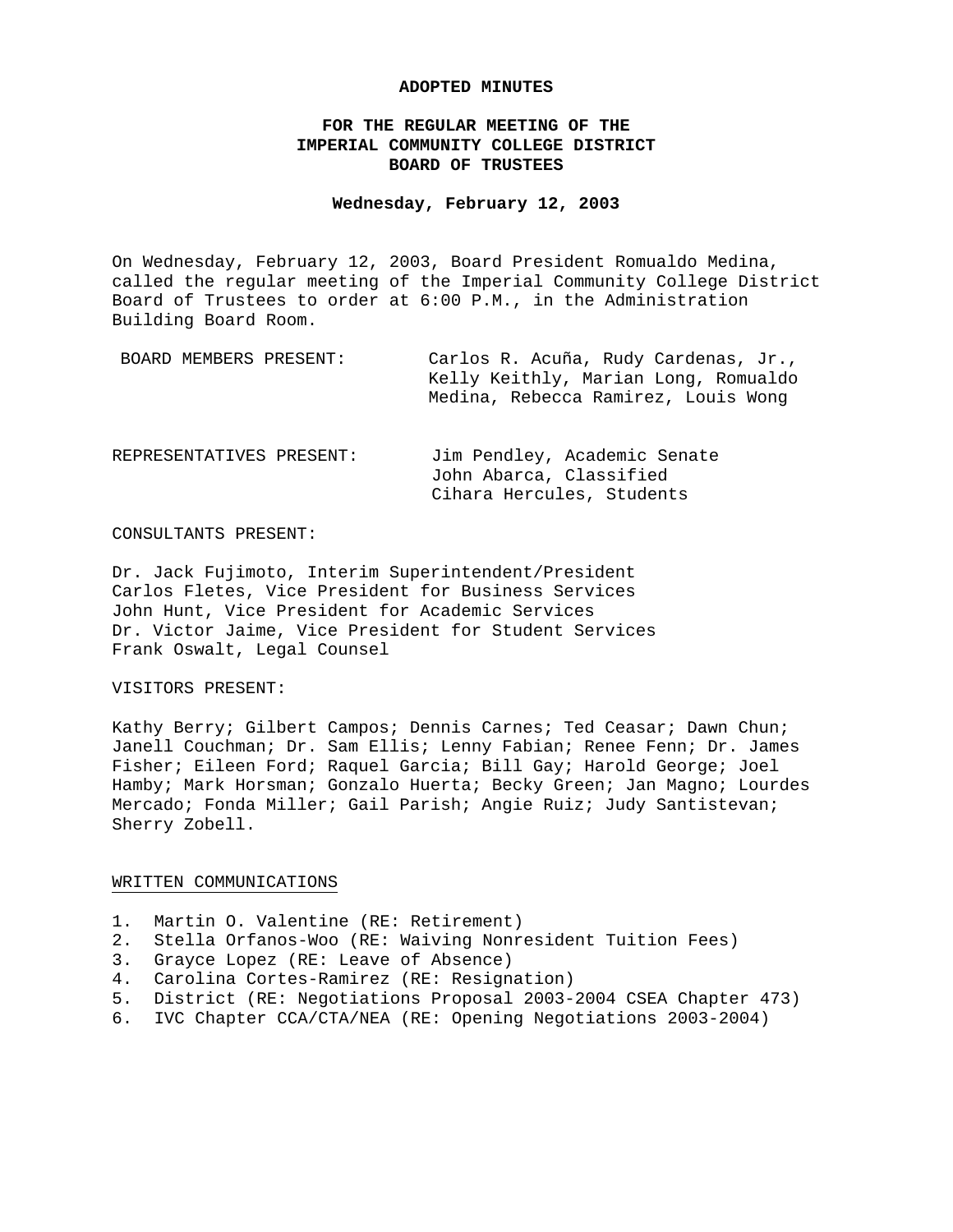## PUBLIC COMMENTS

Joel Hamby addressed the salary proposal presented to the Board. Comments were made relating to denying medical benefits to the domestic partners of IVC Faculty members. He distributed excerpts from the *Handbook on the Rights and Responsibilities of School Personnel and Students in the Areas of Providing Moral, Civic, and Ethical Education Teaching About Religion Promoting Responsible Attitudes and Behaviors and Preventing and Responding to Hate Violence*  adopted by the California State Board of Education*.*

## CCLC LEGISLATIVE CONFERENCE REPORTS

- 1. Carlos Acuña attended several workshops which gave information as follows:
	- There is power in grassroots advocacy--organizing students, alumni, administrators, faculty and staff, community for action.
	- With the \$21 billion estimated shortfall, why is education a state priority if education takes the bulk of the cuts?
	- Community colleges need to refocus on their mission based on high priorities, and get rid of low priority classes.
	- At present there are 5.1 million k-12 students. The state must restructure itself fiscally, and we need to debate: open access vs. enrollment management.
- 2. Marian Long shared information about the day long visit to various legislators made with the trustees of the Inland Valleys' Association. The points discussed with the legislators were:
	- Changing the Partnership for Excellence Funding and place the PFE Funds in the base budget.
	- Provide Waivers to existing compliance requirements during the budget shortfall including the 75:25 ratio of full-time to part-time instructors, the 50% law, the use of temporary employees in the classified service, among others.
	- Support needs to be given to support Workforce Development and Economic Development Programs in community colleges
	- **Protection from Unreasonable Increased to the PERS Employer** Contribution. Districts are being informed of a 9 percent increase in PERS employer contributions for the current year and a 19 percent increase in the next fiscal year.
	- Maintaining Local Control of community colleges under SB6
	- **Providing Equalization funding for the Community Colleges.**

Marian Long has been elected as Vice President to the 11 districts involved Inland Valleys' Trustees Association.

3. Rudy Cardenas stated that he found Assemblywoman Bonnie Garcia well informed about community college issues, and she treated Mr. Wong and Mr. Cardenas very well. She took them to the Assembly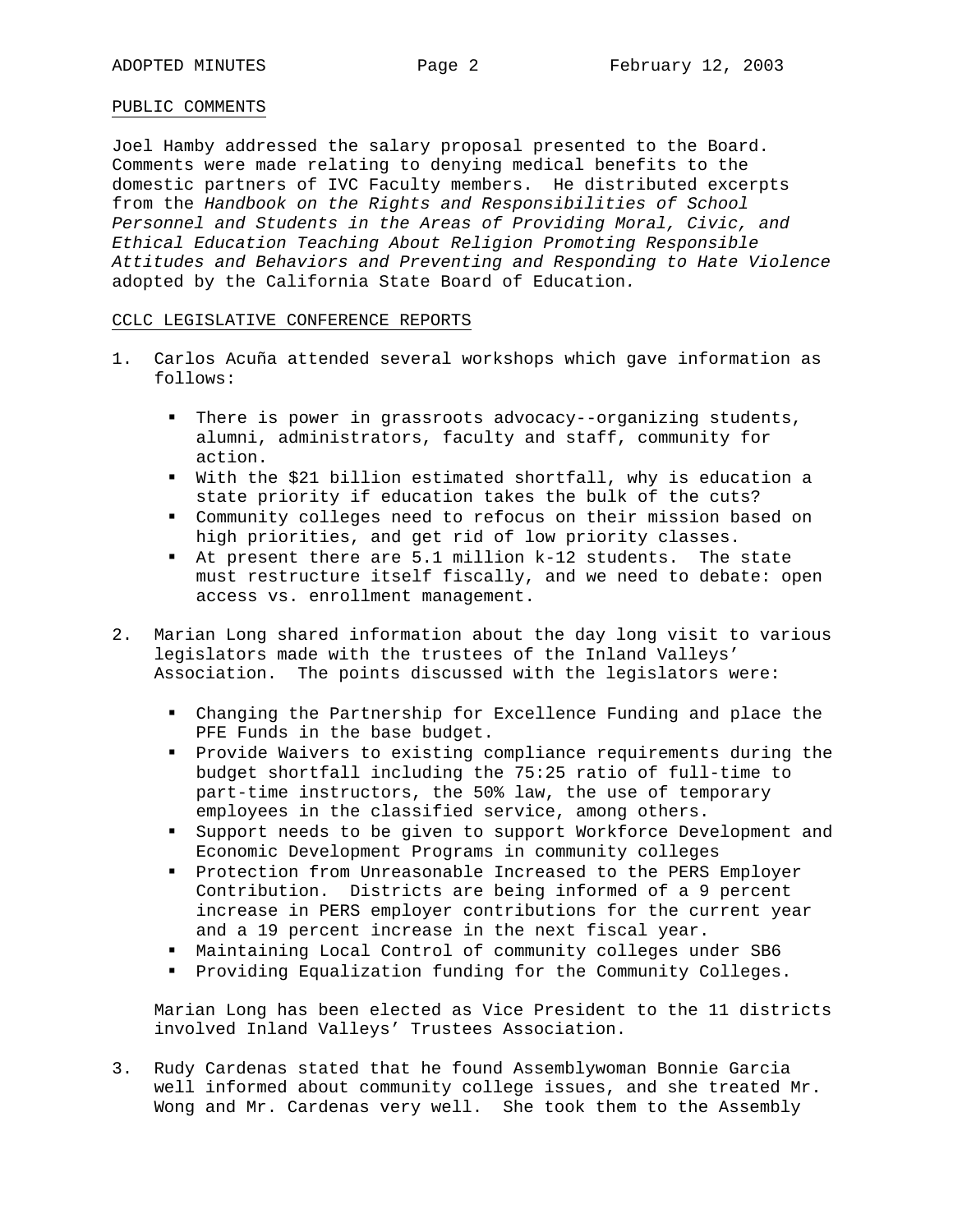floor. They also met with Senator Denise Ducheny, who is a strong advocate for community colleges.

4. Louis Wong commented on the importance of communicating with legislators.

# ASSOCIATED STUDENT GOVERNMENT UPDATE

ASG President, Cihara Hercules, updated the Board on the following activities:

- The IVC Sweetheart Coronation was held on February 5, 2003, during half time at the IVC/Southwestern College basketball game. Women's basketball player Erika Antunez was crowned as IVC's 2003 Sweetheart.
- Actress Melissa Stevenson will be the guest speaker on February 25, 2003, to kick-off Women's History Month. She will be portraying famous women.
- Four new senators have been added to the student government.
- The ASG will be focusing its efforts on educating the student body on how the budget cuts and the tuition fee increase will directly affect their education. During the Spring Semester the ASG will launch a campaign to involve the students in a petition signature drive protesting the increase in student enrollment fees. The students will be provided with e-mail addresses to the governor and local representatives.

### ACADEMIC SENATE UPDATE

Academic Senate President, Jim Pendley, reported the following:

- Nina Blair representing Learning Services is a new senator.
- For the first time in many years there are multiple candidates for Senate vacancies.
- Janeen Kalin has headed up the Hayward Award Committee. The Committee has nominated Larry Welch, and his application materials were forwarded to the State Academic Senate for consideration.
- The Academic Senate Scholarship Committee is distributing applications to eligible students who are intending to transfer.
- The Senate is taking a proactive approach to begin preparing for the inevitable budget cuts.

### INTERIM PRESIDENT'S UPDATE

Dr. Jack Fujimoto reported the following: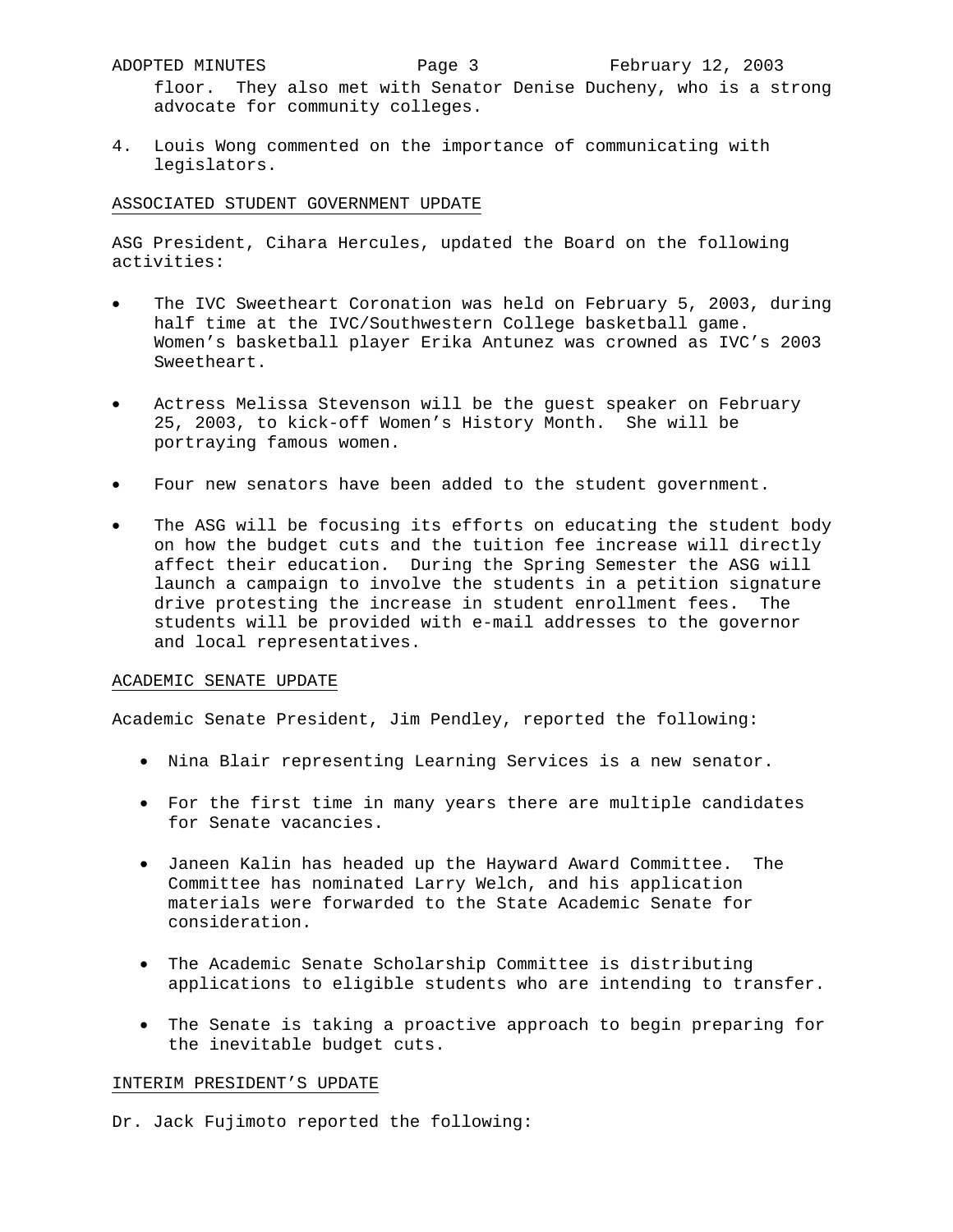- The Board was asked to give special attention to a newspaper "opinion" article published February 5, 2003, written by Bret Kofford, editor of Imperial Valley Press, titled "One hit to the head and things get clearer." Mr. Kofford was fortunate to live after a serious car accident at the Aten Road IVC entrance. Steps are being taken to get professional advice to improve the hazardous conditions of the main entrance to IVC.
- The Board was asked to give special attention to an opinion article published February 5, 2003, titled "Grasping for the ring with hands bound." The article addresses the impact of fee increases on students.
- The Board was asked to give special attention to the Information Technology report. The shared visions for transforming the working culture of IVC from labor-intensive to capital-intensive is a document that all of us need to read and continue discussing into the future.
- The Board was asked to give special attention to the working draft of the IVC Public Relations Plan. The plan addresses three approaches (1) Integrate Media Management; (2) Fostering Partnerships; (3) Generation of New Revenue Sources.
- The Board's attention was drawn to the State/IVC Budget Update #1 submitted to the staff by Carlos Fletes. This is the first of many updates, in an effort to keep the campus community informed of new budget deelopments at the state and district levels.
- The Accreditation Interim Visit Report of the evaluation team which visited IVC on Thursday, November 4, 2002, reflected that IVC has demonstrated adequate progress on several of the Commission's recommendations and urges the college community continue these efforts. There was a requirement that IVC submit a Focused Midterm Report by March 15, 2004.
- College Council is doing a great job, and the shared governance process is working well.
- The eighth annual Early Childhood Education Conference was held on January 25, 2003. Participants numbered 460 who were involved in a variety of workshops, a bookfair, keynote speakers and a drawing.
- IVC is attempting to create partnerships with various agencies (City of El Centro, Central Union High School District, Imperial Union School District) to work together to maximize usage of facilities.

## IT INTEGRATION

Kathy Berry presented the Technology Vision and Plan. This is a comprehensive plan, which includes the college's shared vision and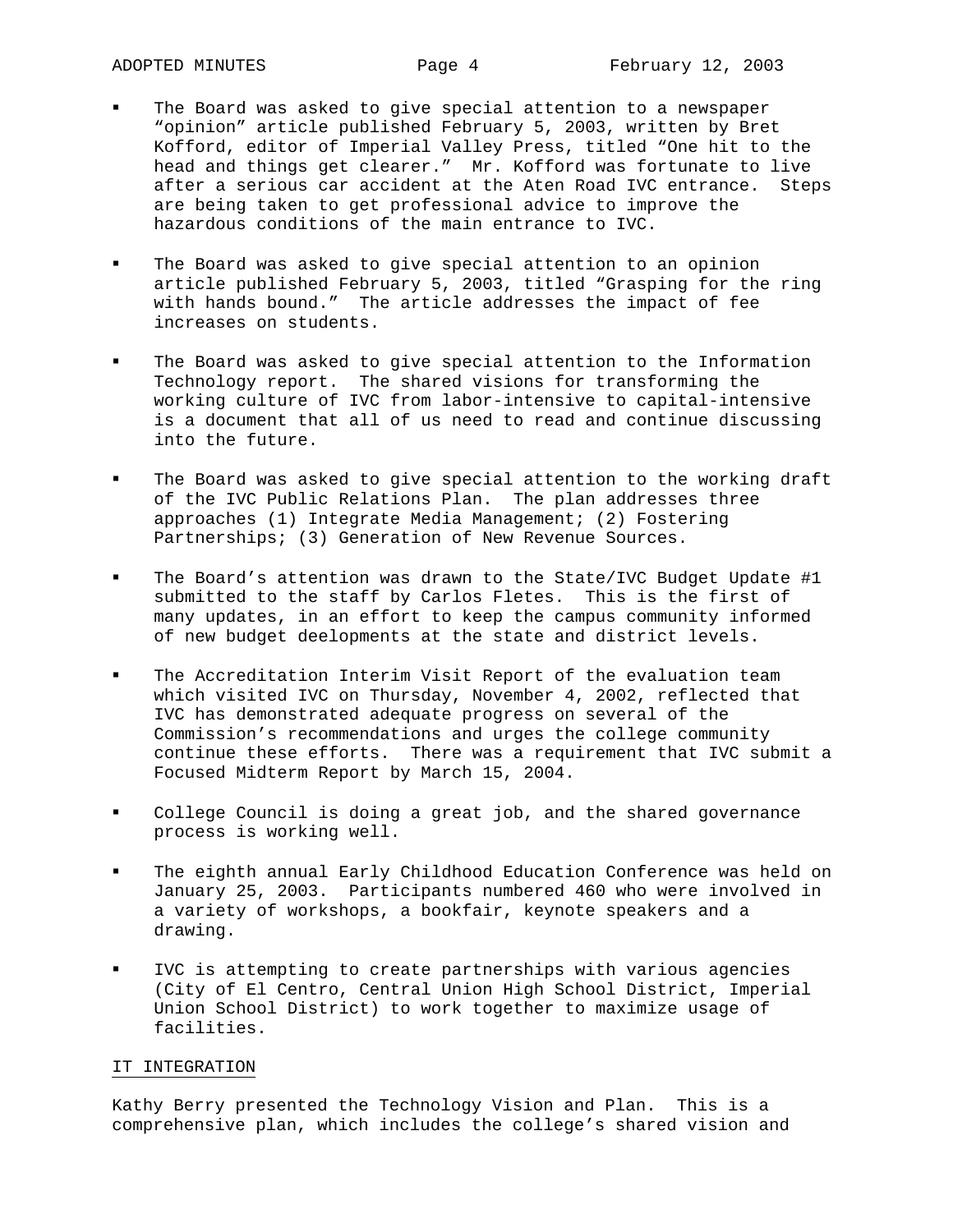shared vision for technology, a functional model, and plan for implementation. Within the plan are timelines for implementation and a glossary of terms.

This plan centers on creating growth opportunities for students to assist them with moving forward with their lives. Information technology provides powerful tools for teaching, learning, research and service. When completed, students will be able to register for classes on-line, download transcripts, and check their accounts. Faculty will submit grades on-line, or use web-enhanced instruction modalities and facility management will be done on-line with allocation of resources will be analyzed for best use. Business services will be conducted in real-time, and human resources will be managed using modern technology. This plan will help assure IVC's future.

Dr. Sam Ellis noted that the teamwork has been outstanding in developing this Technology Plan. During Flex Week more than 30 faculty participated in a workshop on how to build a web site. In March, the SCT Banner software will be implemented which will radically bring changes to how IVC serves its students.

#### BOARD RETREAT

Dr. Fujimoto distributed a revised draft of the agenda outlining the activities for the Board Retreat scheduled for Saturday, March 1, 2003, 7:30 A.M. to 1:00 P.M., at the Calexico Extended Campus Center.

#### BUDGET ADJUSTMENTS FOR 2002-2003 and 2003-2004

Carlos Fletes referred to the State/IVC Budget Update #1 which was distributed to staff on February 5, 2003. The mid-year cuts target special programs with an average cut of 3.6% or \$620,000. The cuts for 2003-2004 as projected (\$3.9 million) would be devastating to the district. A Stakeholders Budget Forum scheduled for Thursday, February 13, at 2:00 P.M., in the College Center. The primary reason for such a stakeholders forum is to continue the process of involving all staff in the future of IVC.

#### COLLEGE COUNCIL STATEMENT

College Council Chair, Dennis Carnes stated that the Council was asked to consider the duties and responsibilities of the Director of Human Resources through discussion and polling the membership. The resolution for action that Dr. Fujimoto presented to the Board represents a collaborative effort, and the Council appreciates the opportunity to participate in these important considerations. As part of the Council's evaluation of this position it was recommended that the person who might fill this job, be a classified manager. Dr. Fujimoto considered the Council's recommendation and by his analysis has recommended that the position be an administrative position. The Council bows to his experience and expertise and joins him in his recommendation.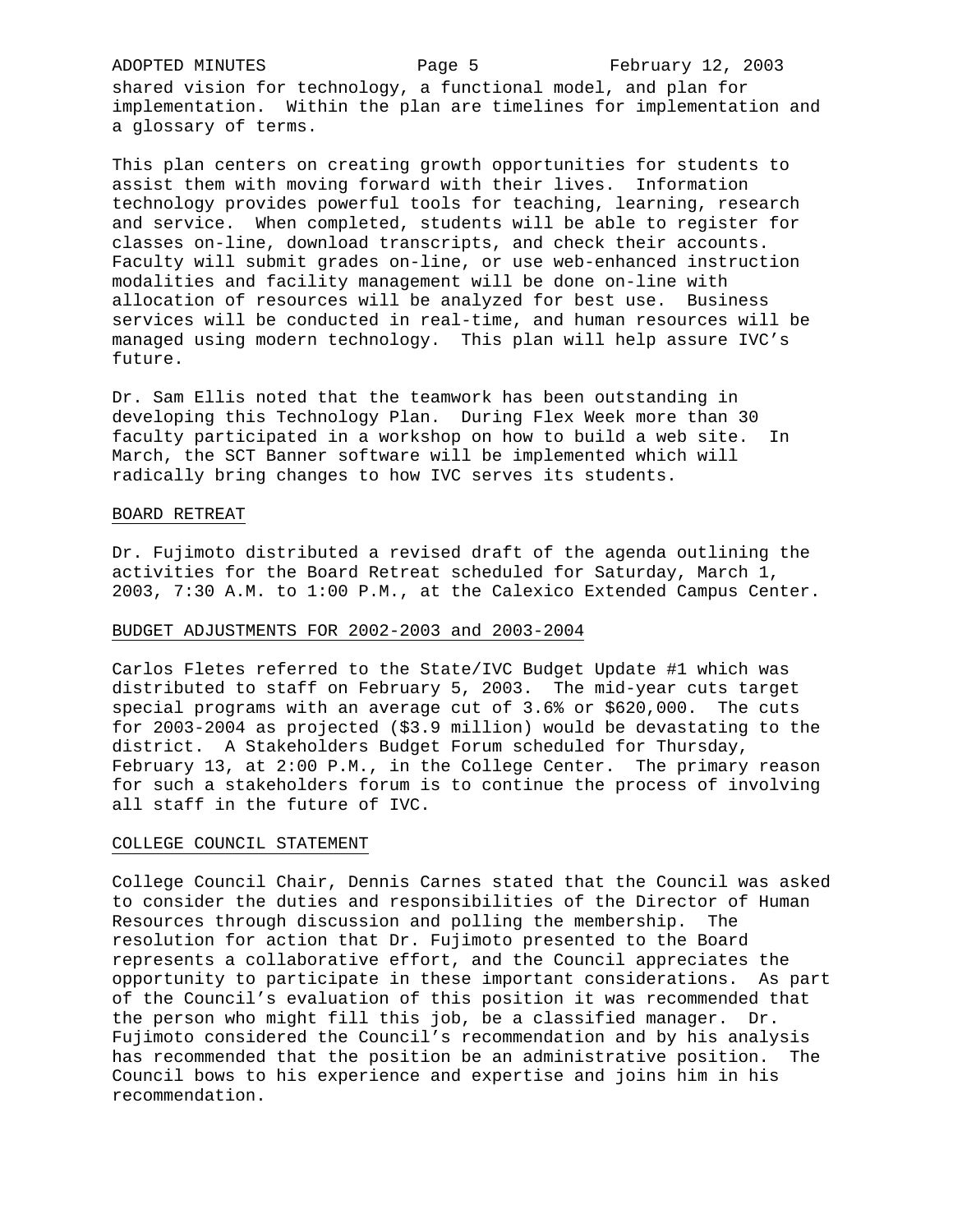M/S/C Keithly/Cardenas to approve the Minutes dated January 22, 2003

M/S/C Keithly/Cardenas VI.2 Resolution No. 12620: **PURCHASE ORDERS**

BE IT RESOLVED that the issuance of current year Purchase Order Nos. 0302268 through 0302600, 4503028 through 4503031, 4003040 through 4003042 inclusive are approved.

BE IT FURTHER RESOLVED that the issuance of Dummy Purchase Order Nos. 0301282 through 0301507, inclusive are approved.

M/S/C Keithly/Cardenas Resolution No. 12621: **PAYROLL WARRANT ORDERS**

BE IT RESOLVED that Payroll Warrant Order No. 13 in the amount of \$119,455.10, and Warrant Order No. 14 in the amount of \$1,446,129.17 be ratified.

M/S/C Keithly/Cardenas Resolution No. 12622: **COMMERCIAL WARRANT ORDERS**

BE IT RESOLVED that Commercial Warrant Orders on the General Fund be ratified as follows:

> 26 in the amount of \$166,934.82 27 in the amount of \$159,961.56 28 in the amount of \$255,252.49

M/S/C Keithly/Cardenas Resolution No. 12623: **QUARTERLY INVESTMENT REPORT** 

WHEREAS effective January 1, 1996, Government Code Section 53646 requires that the chief business officer submit a quarterly report to the governing board including the type of investment, issuer, date of maturity, par and dollar amount invested in all securities, and investments and monies held by the District; and

WHEREAS all investments of the Imperial Community College District are on deposit with the Treasurer of the County of Imperial.

NOW, THEREFORE, BE IT RESOLVED that the Board accepts the quarterly report dated December 31, 2002, for funds invested with the Imperial County Treasurer.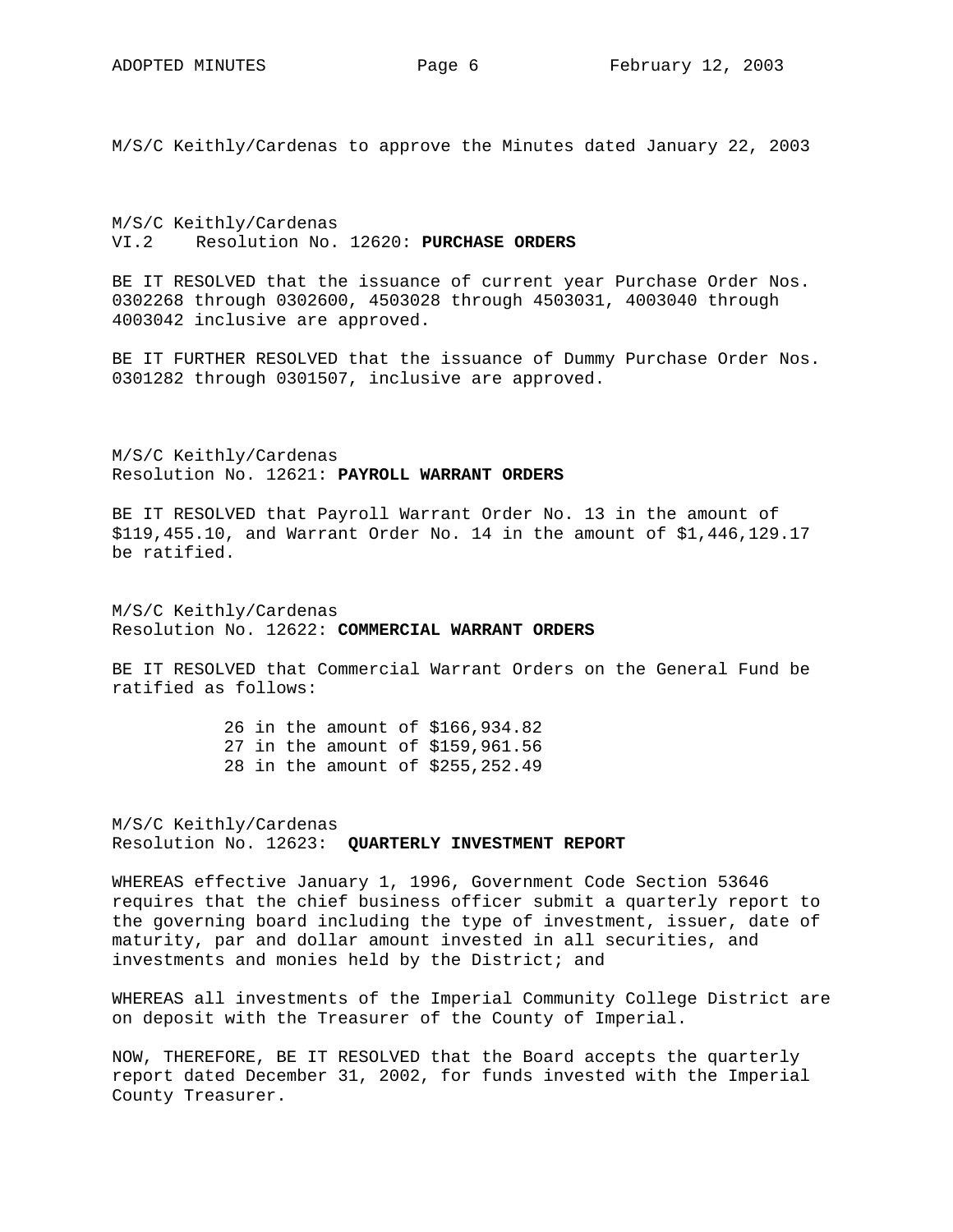M/S/C Keithly/Cardenas Resolution No. 12624: **PARTNERSHIP FOR EXCELLENCE** 

WHEREAS Imperial Valley College has received an allocation of \$1,452,232 for fiscal year 2002-2003; and

WHEREAS every year the California Community Colleges Chancellor's Office, as part of their effort to ensure the accountability of Partnership for Excellence funding, asks districts to complete an expenditure plan for such funds, showing that funds are being expended consistent with Partnership for Excellent triggers and goals; and

WHEREAS Partnership for Excellent guidelines require that funds be invested for student success; and

WHEREAS Partnership for Excellence guidelines require that this report be reviewed publicly at the District Board meeting; and

WHEREAS Imperial Valley College has charged the Planning and Budget Committee with the task of making sure that collegial and participatory governance procedures have been followed in developing this survey.

NOW BE IT RESOLVED that the Board of Trustees accepts the 2002-2003 Partnership for Excellence Survey of Local Investments of Partnership Funds as submitted.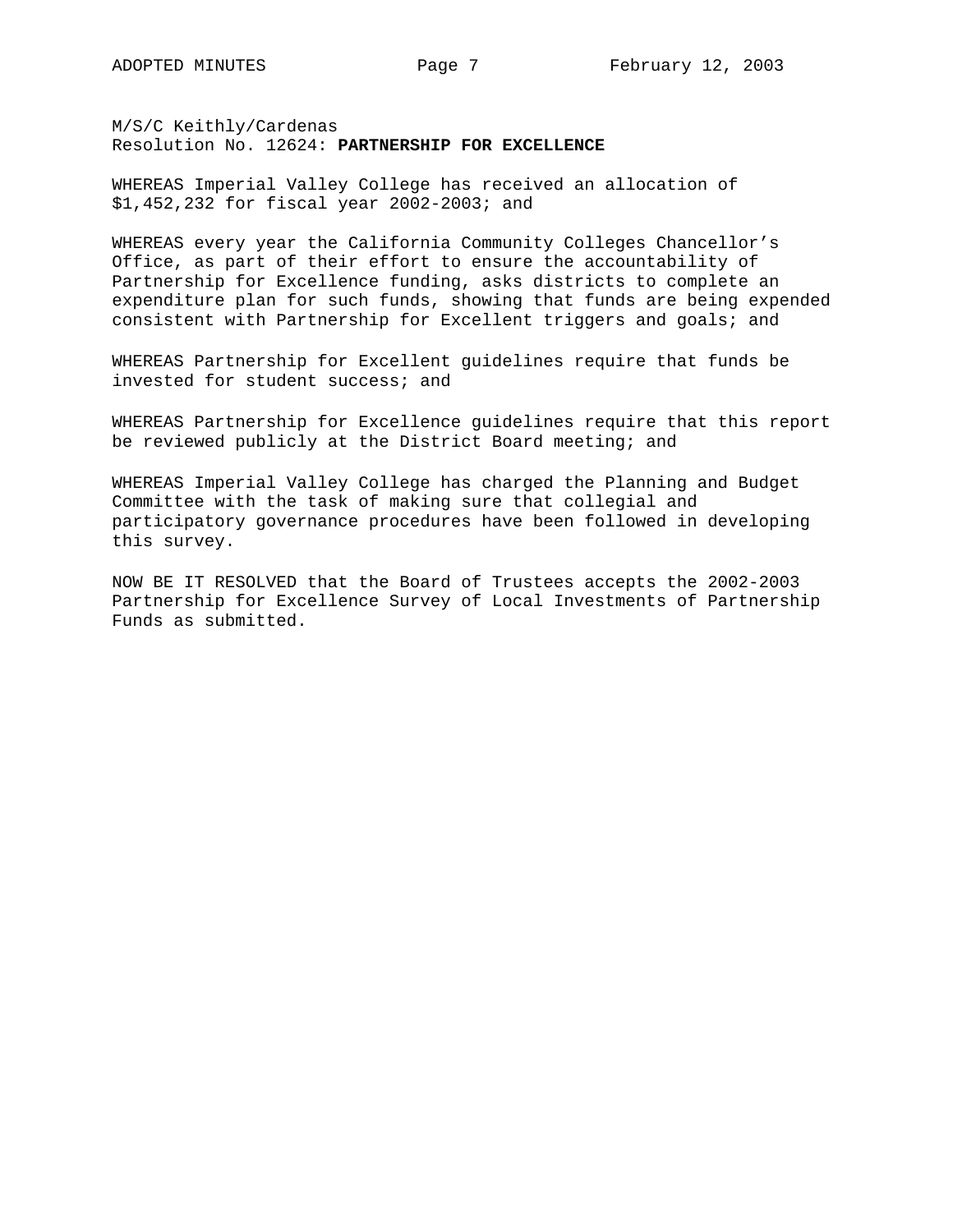M/S/C Ramirez/Keithly Resolution No. 12625: **SERENO GROUP INC.** 

BE IT RESOLVED that the Board approves entering into an agreement with Sereno Group, Inc. who will provide a consultant for the position of Director of Human Resources beginning on an as needed, hourly basis, with compensation based on an hour-to-hour negotiated rate, not to exceed \$10,000.00, and services will be requested by the Superintendent/President, or until a permanent full-time replacement can be hired.

BE IT FURTHER RESOLVED that Dr. Jack Fujimoto, Interim Superintendent/ President is authorized to negotiate the terms of this contract.

**Fiscal Impact Statement**: Total hourly rate of \$175.00 plus expenses to be paid out of the General fund unrestricted---not to exceed \$10,000.00.

# M/S/C Keithly/Ramirez Resolution No. 12626: **OPPOSITION TO THE COMMUNITY COLLEGE TUITION INCREASE AND A DISPROPORTIONATE BUDGETARY CUT**

WHEREAS, unlike the UC and CSU systems, the California Community Colleges are the portal to higher education for 2.9 million students serving a population that is more economically disadvantaged than other segments of higher education; and

WHEREAS unlike the UC and CSU systems, proposed community college tuition increases would not necessarily revert back to their own system budget, but go directly into the general fund with no sunset clause included; and

WHEREAS decisions on how to spend funds are best made at the local level; and

WHEREAS any fee increase, especially an over 50% increase, would result in a significant number of California residents not attending community colleges; and

WHEREAS the California Community College's mission is to accept all students who apply and provide a significant avenue for stimulating job growth; and

WHEREAS 31 percent of the Imperial Community College District's families fall below the National Poverty line, and Imperial County ranks 58 out of 58 counties in the state with respect to per capita earnings and median income, and Imperial County has been labeled as the "Poorest County in the State" by Congressional Representative Bob Filner; and

WHEREAS the Community College League of California has concluded that the Governor's budget provides community colleges 9.2% of the Proposition 98 guarantee, approximately \$746 million below the 10.93%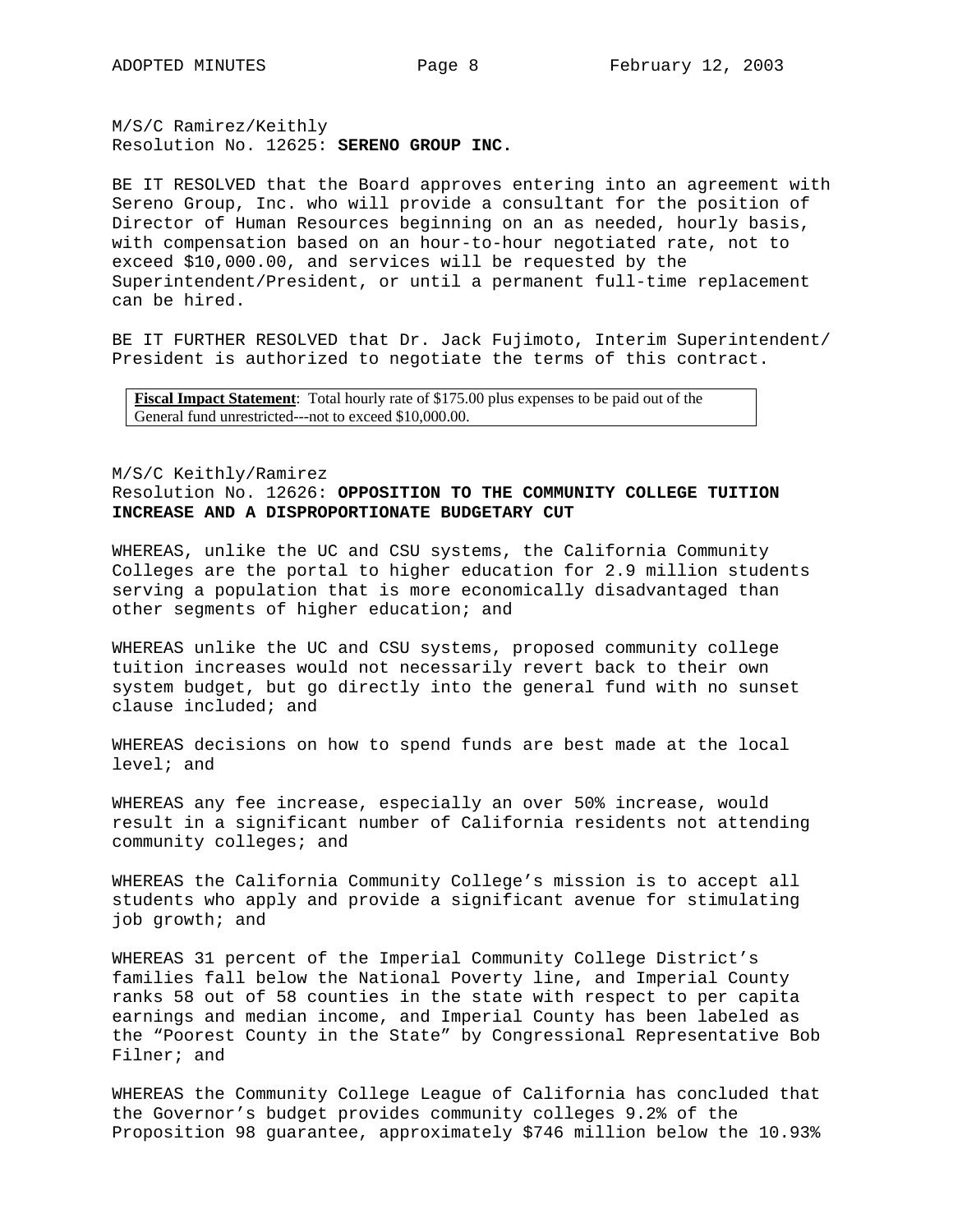statutory level provided in the Education Code, and further that Community Colleges received disproportionately greater cuts than did K-12 or other higher education institutions;

THEREFORE, BE IT RESOLVED that the Imperial Community College District opposes a proposal to increase student tuition at California Community Colleges without student consultation or assurance that all fees would stay within the community college system.

THEREFORE, BE IT RESOLVED that the Imperial Community College District, while recognizing the importance of all governmental entities to make reductions because of the current state budget crisis, opposes a budget that disproportionately cuts community colleges funding.

THEREFORE, BE IT FURTHER RESOLVED that the Imperial Community College District, notwithstanding this year's budget, will to the best of our ability, deliver academic and support services to students without jeopardizing their quality of education.

M/S/C Keithly/Cardenas Resolution No. 12627: **2002-2003 BUDGET ADJUSTMENTS** 

BE IT RESOLVED that the Board approves the recommendation of the Planning and Budget Committee dated January 22, 2003, and the College Council to implement the following 2002-2003 Budget Adjustments as follows:

- 1. Freeze spending from Instructional Equipment Grant and Partnership for Excellence funds effective immediately.
- 2. Allocations from the Instructional Equipment Grant and Partnership for Excellence funds will be reinstated when funds become available, and have priority over any other allocations.
- 3. Freeze expenditures for overtime/extra help, non-contract consultants and new conference travel effective immediately.
- 4. Voluntary reduction in hours with pro-rata pay and medical benefits with no loss of seniority be made available to staff, and that supervisors be encouraged to support the program.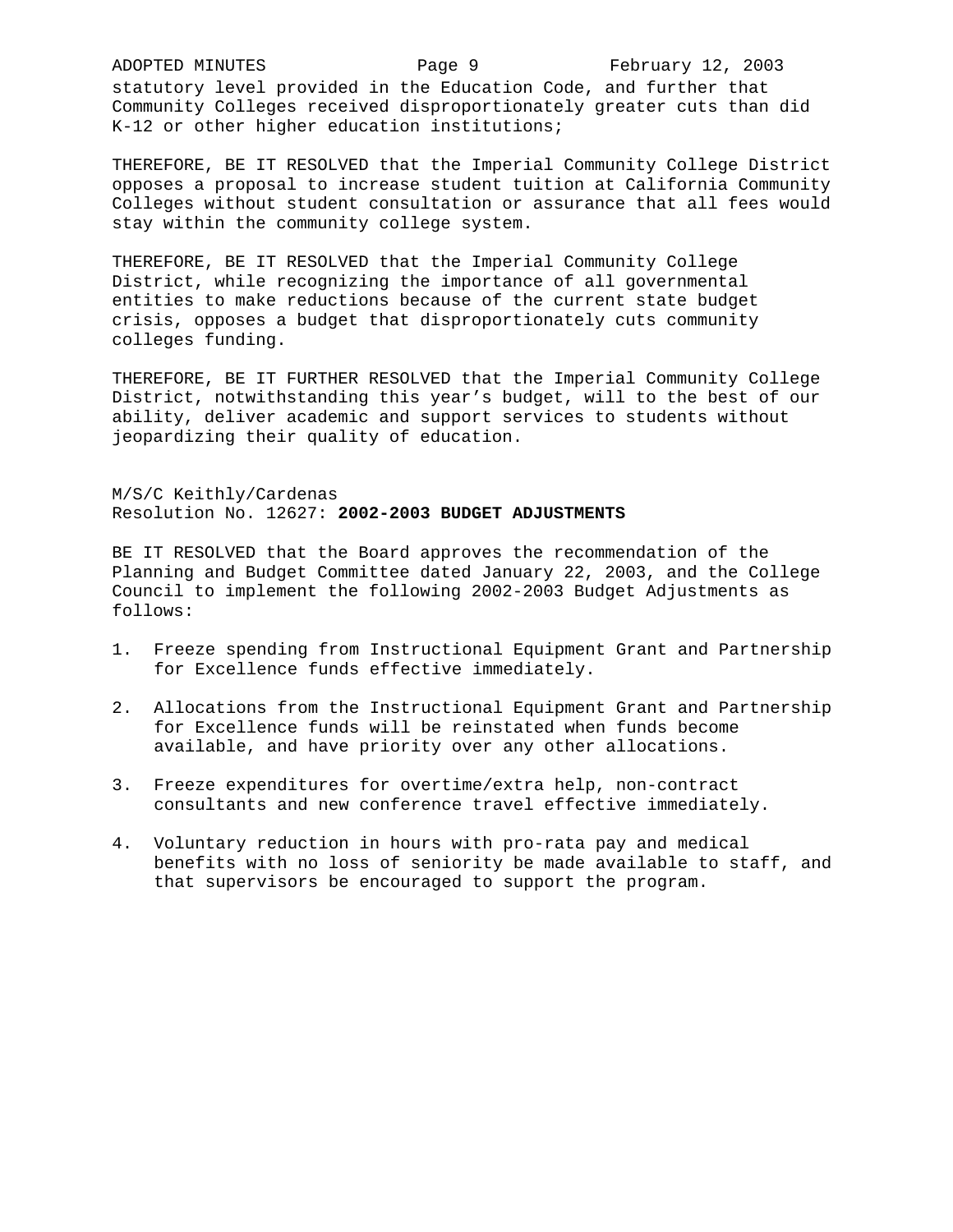M/S/C to go into **CLOSED SESSION** 

- 1. CONFERENCE WITH LEGAL COUNSEL ANTICIPATED LITIGATION Significant exposure to litigation pursuant to subdivision (b) of section 54956.9: One Case
- 2 PUBLIC EMPLOYMENT Title: Superintendent/President
- 3. NEGOTIATIONS UNDER THE EDUCATIONAL EMPLOYMENT RELATIONS ACT Conference with District Negotiators RE: Direction for Negotiations
- 4. CONFERENCE WITH LEGAL COUNSEL EXISTING LITIGATION Subdivision (a) of section §54956.9) Name of cases: C. Marylynn Carlson, Case No. LM-1781-E Craig R. Luoma, Case No. 1780-E

M/S/C Cardenas/Acuña to go back to **OPEN SESSION** 

Board President Romualdo Medina announced the following:

- 1. Information was presented to the Board and direction was given to legal counsel.
- 2. Information was presented and action will be taken in Resolution No. 12628.
- 3. Direction was given to staff.
- 4. No action was taken.

M/S/C Keithly/Wong Resolution No. 12628: **EMPLOYMENT OF A SUPERINTENDENT/PRESIDENT**

BE IT RESOLVED that the Board approves a three-year contract with Dr. Paul Pai, who has accepted the position Superintendent/President for the Imperial Community College District effective May 1, 2003, at a rate of \$128,000.00 per year, contingent on verification of records, credentials, and Department of Justice background check.

M/S/C Cardenas/Keithly Resolution No. 12629: **AGREEMENT AND RESIGNATION**

BE IT RESOLVED that the Board ratifies and accepts the Agreement signed by John Mustafa and the Interim Superintendent/President.

BE IT FURTHER RESOLVED that the resignation of John Mustafa is accepted in accordance with the terms of the Agreement.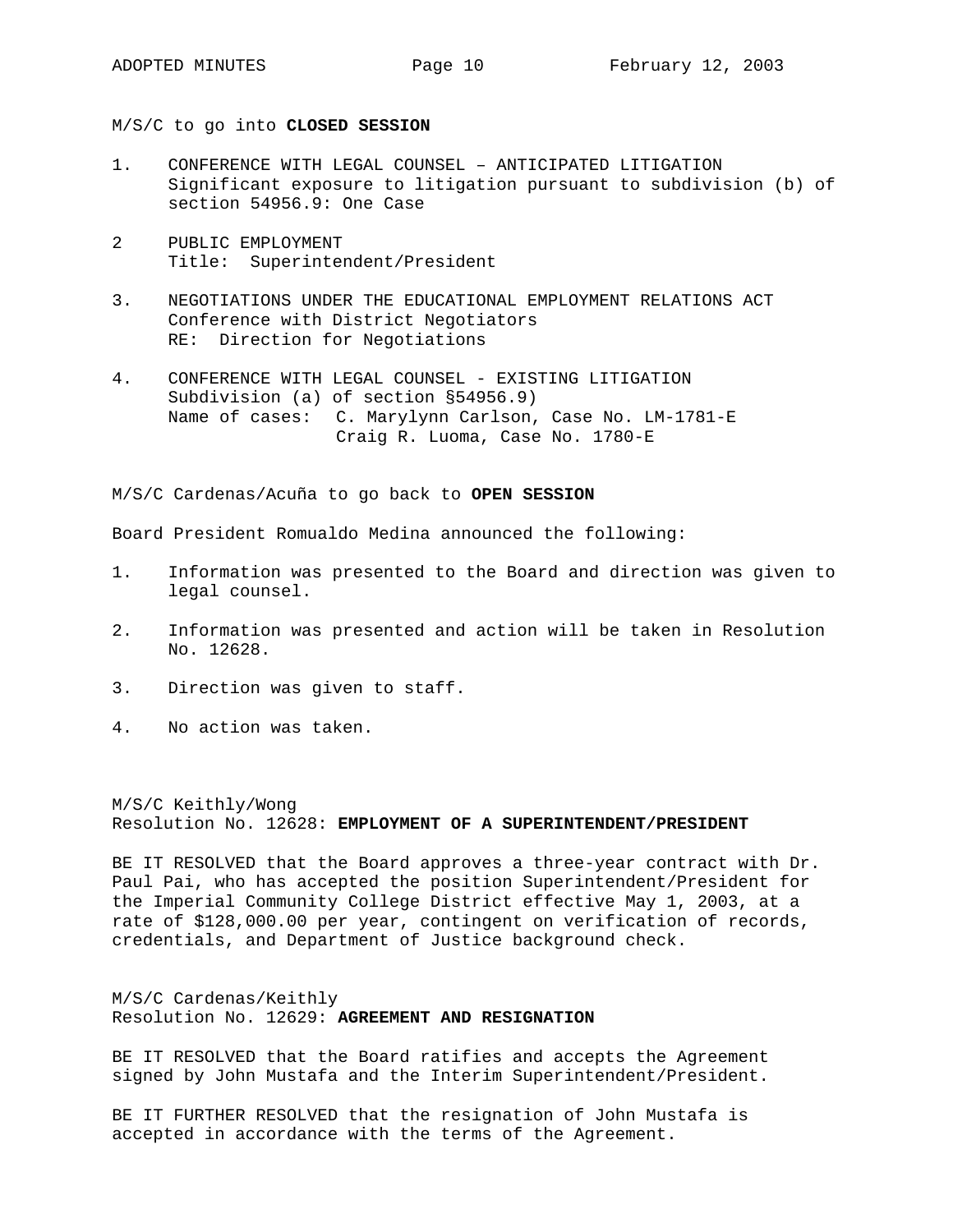M/S/C Cardenas/Keithly Resolution No. 12630: **DIRECTOR OF HUMAN RESOURCES/EQUAL EMPLOYMENT OPPORTUNITY (EEO) JOB DESCRIPTION**

BE IT RESOLVED that the Board approves the following revised job description for the position of Director of Human Resources/Equal Employment Opportunity (EEO) Officer contingent upon input from the new Superintendent/President:

The Director of Human Resources/Affirmative Action Officer **Equal Employment Opportunity (EEO) Officer** shall:

- 1. Under the direction of the Superintendent/President, organize and direct the academic and classified personnel programs to include employee recruitment, hiring, evaluating, discipline, staff development and contract management; develop, implement and monitor the District affirmative action program **EEO Plan** and policies; select, supervise and evaluate personnel in the Human Resources Office, **and act as an advisor for staff development activities**.
- 2. Plan, organize and direct operations and activities related to academic and classified personnel, assuring compliance with applicable laws, codes and regulations; provide counsel to top management regarding issues in human resources management.
- 3. Coordinate and direct personnel recruitment activities and interviewing, selection and hiring procedures assuring the enforcement of affirmative action **EEO Plan** and programs.
- 4. Serve as District **EEO** Officer; develop and administer the District's affirmative action **EEO Plan**, sexual harassment and related policies and programs to assure compliance with federal, state and District regulations.
- 5. Participate as a **non-voting** member of interviewing committees for academic and classified vacancies as required; screen applicants, collect and analyze data to assure minimum qualifications are met.
- 6. Review and approve various personnel-related actions and requests, including salary reclassification and the use of substitute employees, **salary increase, column advancement**.
- 7. Prepare and maintain salary schedule for classified **and certificated** personnel; coordinate and respond to salary surveys for academic and classified personnel.
- 8. Develop and recommend human resource management policies, procedures and programs to meet the needs of the District.
- 9. Prepare various reports, contracts, documents and other materials for the Board **and President's Cabinet (as requested)** on a timely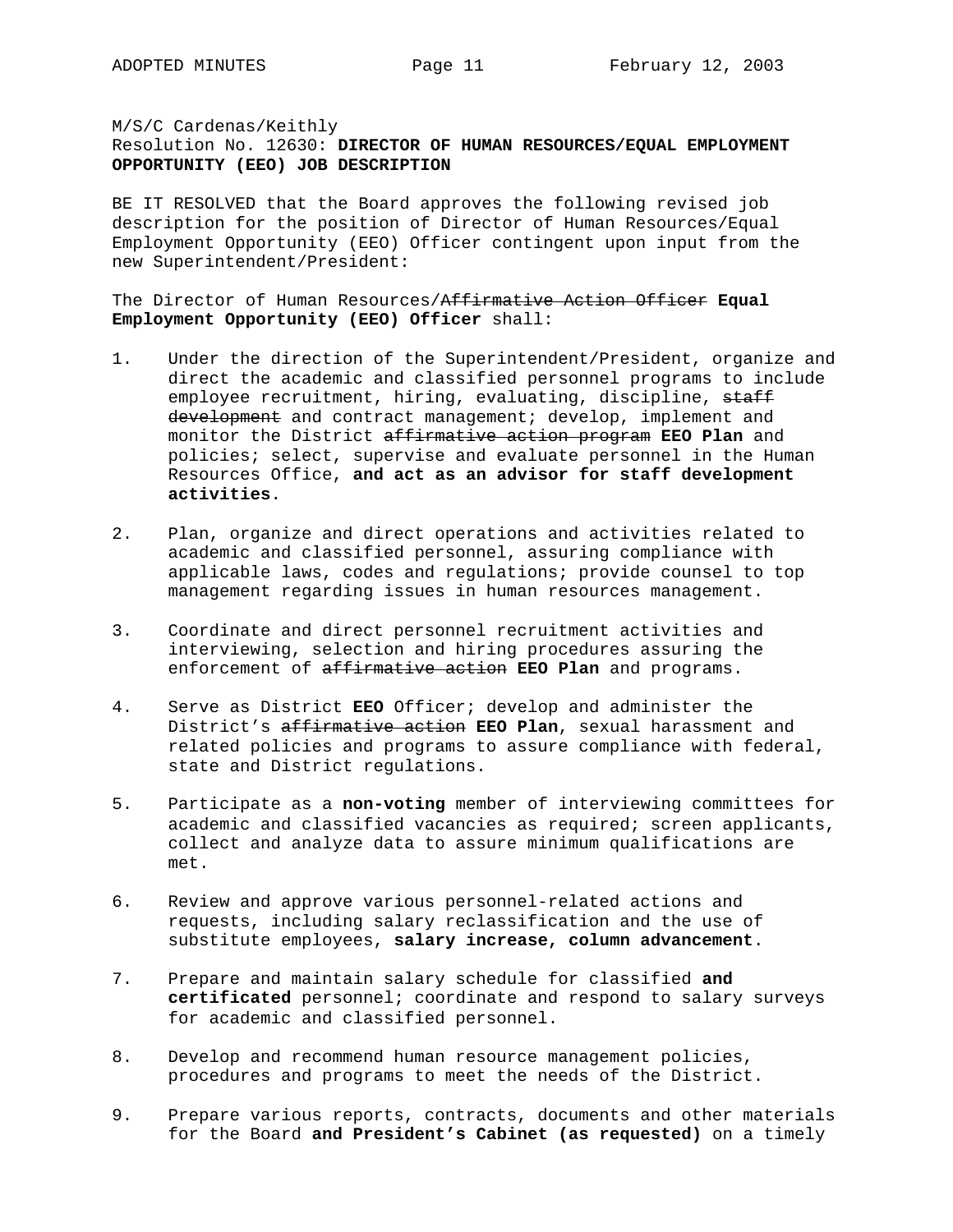ADOPTED MINUTES **Page 12** February 12, 2003 basis; prepare various annual reports for the Board including Affirmative Action **EEO Plan compliance** reports**.**

- 10. Interpret and enforce union contracts and other District policies and regulations; direct**ly support** the collective bargaining process and implement provisions of contracts as directed; chair the District negotiating committee. **may be a member of the District negotiating committee.**
- 11. Conduct grievance sessions as necessary and resolve as appropriate in accordance with District policy and practice and **as well as** applicable collective bargaining agreement.
- 12 Respond to complaints and grievances; investigate discrimination complaints from staff and students; apply and explain laws, rules, regulations, policies and practices related to human resources administration and affirmative action **EEO Plan compliance**.
- 13. Coordinate **with the appropriate vice president** and direct **to support** the District fringe benefit program, **and** direct the processing of unemployment insurance.
- 14. **Administer** workers' compensation and other related claims. Determine the validity of District claims and recommend appropriate action.
- 15. Plan, assign, organize and direct work of the Human Resources Department staff; select, supervise and evaluate assigned personnel; coordinate the evaluation and progressive discipline of personnel; review staff work for accuracy and compliance with District policies and practices.
- 16. Develop and prepare the annual preliminary budget for the Human Resources Department and participate in the overall District budgeting process; analyze and review budgetary and financial data; control and authorize expenditures in accordance with established guidelines.
- 17. Coordinate communication and activities with other District departments and personnel, other schools, federal, state and local agencies and other outside organizations.
- 18. Attend and conduct staff meetings; attend state and regional conferences and workshops.
- 19. Participate on President's Cabinet **as requested**; coordinate or work with committees on human resources-related issues.
- 20. Serve as the District Safety Administrator.
- 21. Plan, organize and direct the District Safety and Disaster Response Program.
- 22. Serve as advisor to the District Safety Committee.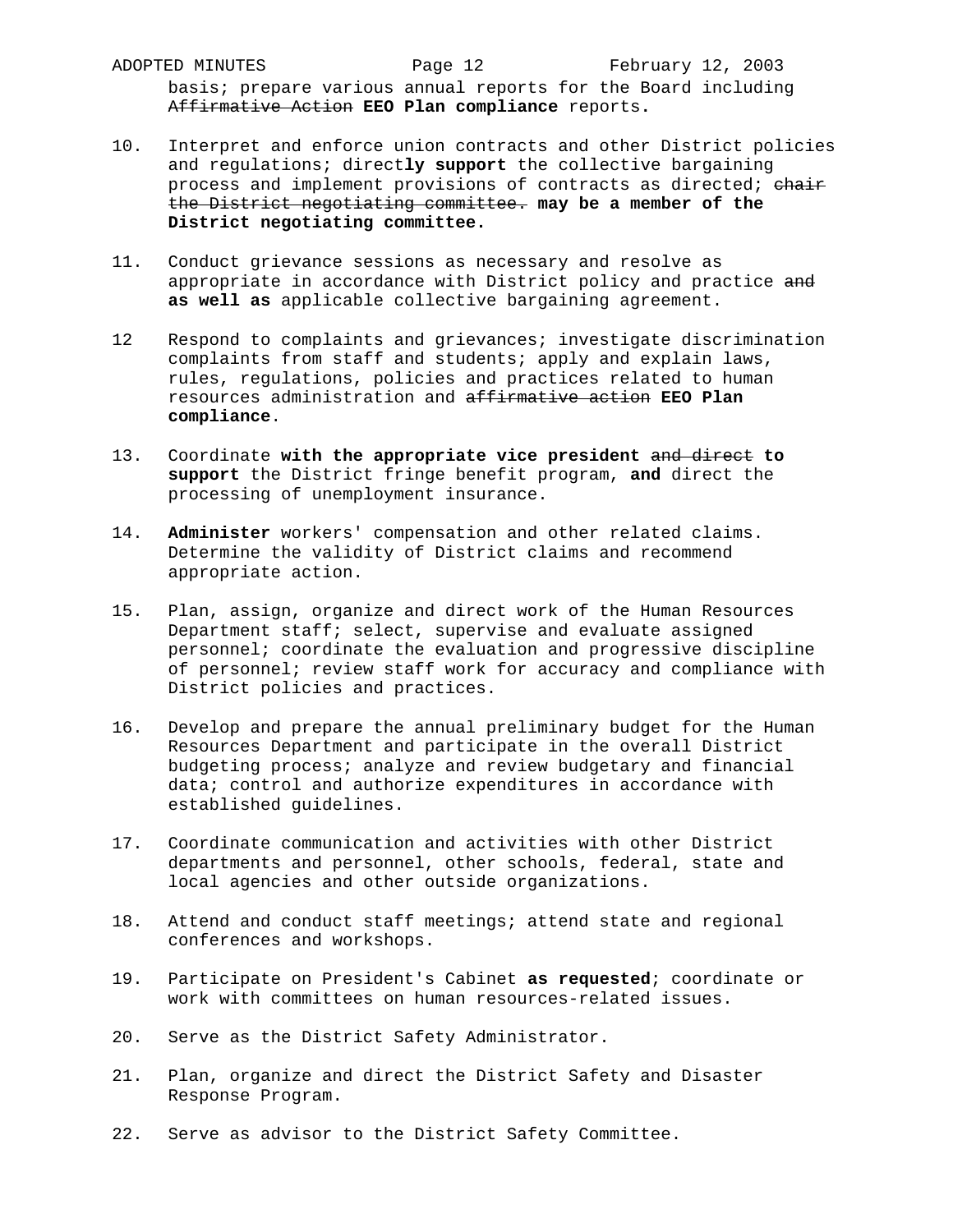- 23. **Serve on an advisory capacity to the Staff Development Committee.**
- 24. Verify and certify **all** staff minimum qualifications.
- 25. **Maintains a comprehensive new employee orientation program which includes introducing new employees to the campus community and facility.**
- 26. Perform related duties as assigned.

M/S/C Keithly/Wong Resolution No. 12631: **RETIREMENT**

BE IT RESOLVED that the Board accepts, with sincere regret, the retirement of Martin O. Valentine, Professor of English, effective July 31, 2003.

BE IT FURTHER RESOLVED that sincere appreciation be expressed for his 27 years of devoted service to Imperial Valley College

M/S/C Cardenas/Keithly Resolution No. 12632: **COACHING ASSIGNMENT**

BE IT RESOLVED that the Board approves appointing the following Athletic Coach to his respective position for the 2002-2003 Academic Year as indicated.

| <u> The Communication of the Communication of the Communication of the Communication of the Communication of the Communication of the Communication of the Communication of the Communication of the Communication of the Commun</u> | <u> 1980 - Andrea Stadt Britain, amerikansk politik (</u> |
|--------------------------------------------------------------------------------------------------------------------------------------------------------------------------------------------------------------------------------------|-----------------------------------------------------------|
|                                                                                                                                                                                                                                      |                                                           |
|                                                                                                                                                                                                                                      |                                                           |
|                                                                                                                                                                                                                                      |                                                           |
|                                                                                                                                                                                                                                      |                                                           |
|                                                                                                                                                                                                                                      |                                                           |
|                                                                                                                                                                                                                                      |                                                           |
|                                                                                                                                                                                                                                      |                                                           |
|                                                                                                                                                                                                                                      |                                                           |

Gerardo Cazares Assistant Coach Men's Basketball

# M/S/C Cardenas/Keithly Resolution No. 12633 **EMPLOYMENT OF PER-SESSION INSTRUCTORS**

Name Position Sport

BE IT RESOLVED that the following academic personnel be employed during the 2002-2003, as credentialed, at the hourly rate provided for in Resolution No. 11354-4. Employment is contingent upon verification of records, credentials, and sufficient enrollment, or whether the class is essential to a full-time instructor's load:

#### NAME

POSSIBLE ASSIGNMENT

| Andrade, Maria   | Human Relations                     |
|------------------|-------------------------------------|
| Cutlip, Heather  | Legal Assistant                     |
| Deyo, Valerie    | Physical Education                  |
| Hackett, Elaine  | EMS - Clinical                      |
| Herrera, Cynthia | Human Relations                     |
| Jordinae, Diane  | Child, Family and Consumer Sciences |
| LeWallen, Bonnie | <b>F.MT</b>                         |
| Mendoza, Sondra  | <b>Business</b>                     |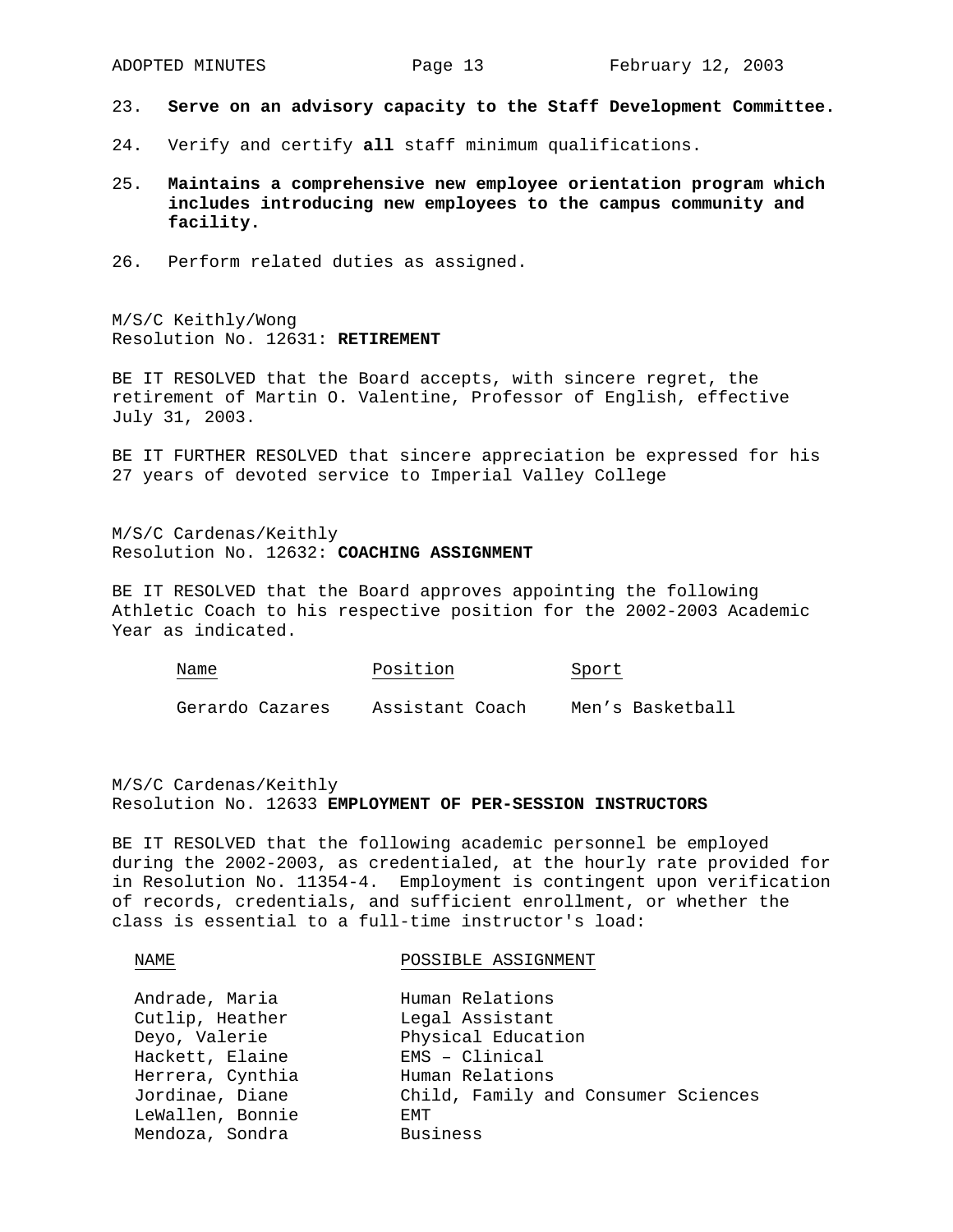# M/S/C Cardenas/Keithly Resolution No. 12634: **EMPLOYMENT OF PER-SESSION INSTRUCTORS**

BE IT RESOLVED that pursuant to Title V 53430, California Education Code 87359, and the District's Hiring Procedures (Resolution No. 11647, dated June 9, 1999) the following individuals have been determined to possess qualifications that are at least equivalent to the minimum qualifications for the discipline indicated, and are hereby approved to teach subjects under said discipline for the 2002- 2003 academic year:

#### NAME

#### ASSIGNMENT

Brownlee, Theresa Cardenas, Lucia Lee, Erik Welisch, Michael Art History

Health Education-First Aid Spanish Business

M/S/C Keithly/Cardenas Resolution No. 12635: **TENURE FOR INSTRUCTORS**

WHEREAS the following instructors have fulfilled the obligations set forth in the IVC Tenure Review Policy:

 Blek, Craig Campos, Gilbert Garcia, Raquel Ghanim, Walid Mercado, Lourdes Miller, Fonda Ruiz, Angelica Santistevan, Judy Shokoufi, Mardjan Tucker, Jill Zobell, Sherry

NOW, BE IT RESOLVED that the Board approves granting tenure to the academic personnel listed, and that they be reemployed, as credentialed, for the 2003-2004 academic year as tenured faculty.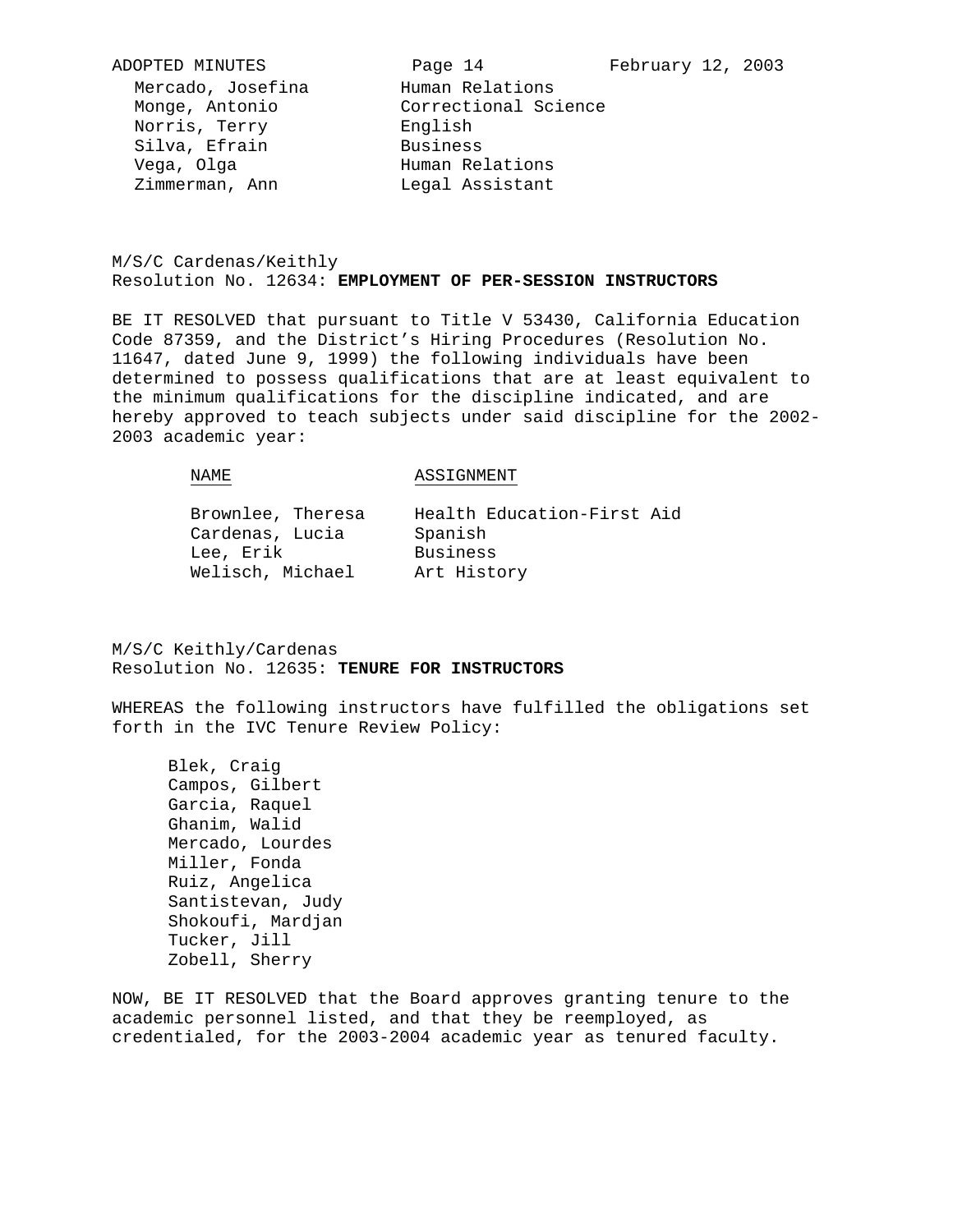M/S/C Cardenas/Keithly Resolution No. 12636: **GOLDEN HANDSHAKE** 

WHEREAS Imperial Community College District, under a contract administered by the Imperial County Schools, participates in the Public Employees' Retirement Systems; and

WHEREAS, Imperial Community College District desires to provide a designated period for Two Years Additional Service Credit, Section 20904, based on the contract amendment included in said contract, which provided for Section 20904, Two Years Additional Service Credit, for eligible miscellaneous member;

NOW, THEREFORE, BE IT RESOLVED, that Imperial Community College District does seek to add a designated period, and does hereby authorize this Resolution indicating a desire to add a designated period from March 11, 2003 through June 27, 2003, for miscellaneous members eligible to retire in the Imperial Community College District.

M/S/C Cardenas/Keithly Resolution No. 12637: **CLASSIFIED RESIGNATION**

BE IT RESOLVED that the resignation of the following classified employee be accepted on the date indicated:

| NAME                            | POSITION              | DEPARTMENT | FUNDING  | RANGE    | EFFECTIVE |
|---------------------------------|-----------------------|------------|----------|----------|-----------|
| Cortes-<br>Ramirez,<br>Carolina | Staff<br>Secretary II | English    | District | $25 - H$ | 1/21/03   |

M/S/C Cardenas/Keithly Resolution No. 12638: **SHORT-TERM CLASSIFIED EMPLOYMENT**

BE IT RESOLVED that the following individual be employed on a shortterm basis as needed:

| NAME                | POSITION               | <b>DEPARTMENT</b>   | FUNDING                           | RANGE    | <b>EFFECTIVE</b>         |
|---------------------|------------------------|---------------------|-----------------------------------|----------|--------------------------|
| Womack,<br>Lillian  | Office<br>Assistant II | English<br>Division | District                          | $23-C$   | 1/24/03<br>to<br>3/31/03 |
| Bonillas,<br>Danise | Office<br>Assistant II | Extended<br>Campus  | Driver<br>Improvement<br>Training | $22 - A$ | $2/6/03$ to<br>4/17/03   |